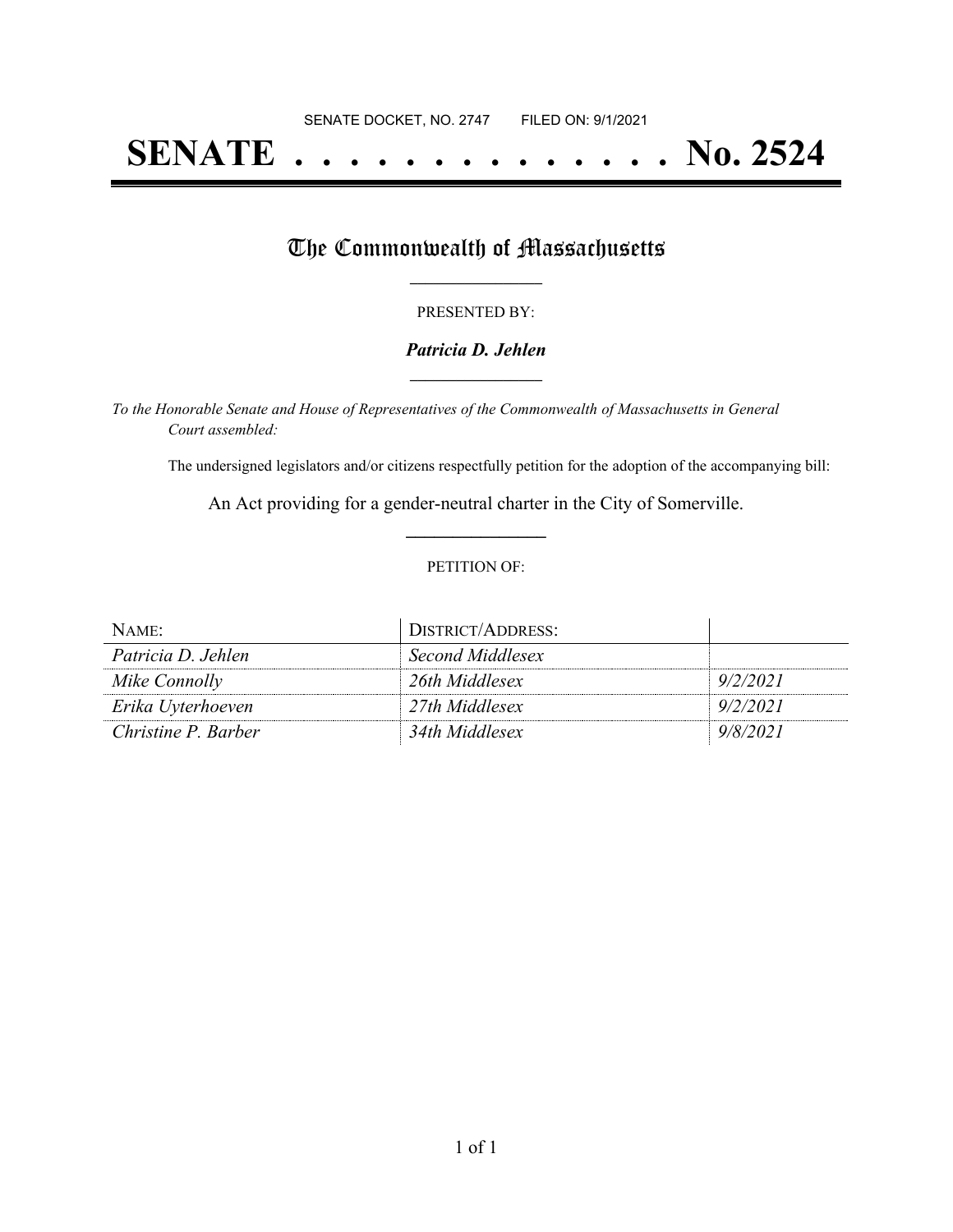# SENATE DOCKET, NO. 2747 FILED ON: 9/1/2021 **SENATE . . . . . . . . . . . . . . No. 2524**

By Ms. Jehlen, a petition (accompanied by bill, Senate, No. 2524) of Patricia D. Jehlen (with approval of the mayor and city council) for legislation to provide for a gender-neutral charter in the City of Somerville. Municipalities and Regional Government. [Local approval received]

# The Commonwealth of Massachusetts

**In the One Hundred and Ninety-Second General Court (2021-2022) \_\_\_\_\_\_\_\_\_\_\_\_\_\_\_**

**\_\_\_\_\_\_\_\_\_\_\_\_\_\_\_**

An Act providing for a gender-neutral charter in the City of Somerville.

Be it enacted by the Senate and House of Representatives in General Court assembled, and by the authority *of the same, as follows:*

| 1              | SECTION 1. Section 3 of title 1 of the charter of the city of Somerville, which is on file      |
|----------------|-------------------------------------------------------------------------------------------------|
| 2              | in the office of the archivist of the commonwealth, as provided in section 12 of chapter 43B of |
| 3              | the General Laws, is hereby amended by striking out the word "male", each time it appears.      |
| $\overline{4}$ | SECTION 2. The second paragraph of section 7 of title 2 of said charter is hereby               |
| 5              | amended by striking out the word "chairperson", each time it appears, and inserting in place    |
| 6              | thereof, in each instance, the following word:- chair.                                          |
| 7              | SECTION 3. Section 13 of title 3 of said charter is hereby amended by striking out the          |
| 8              | word "his" and inserting in place thereof the following words:- the mayor's.                    |
| 9              | SECTION 4. Said section 13 of said title 3 of said charter is hereby further amended by         |
| 10             | striking out the word "board", each time it appears, and inserting in place thereof, in each    |
| 11             | instance, the following word:- council.                                                         |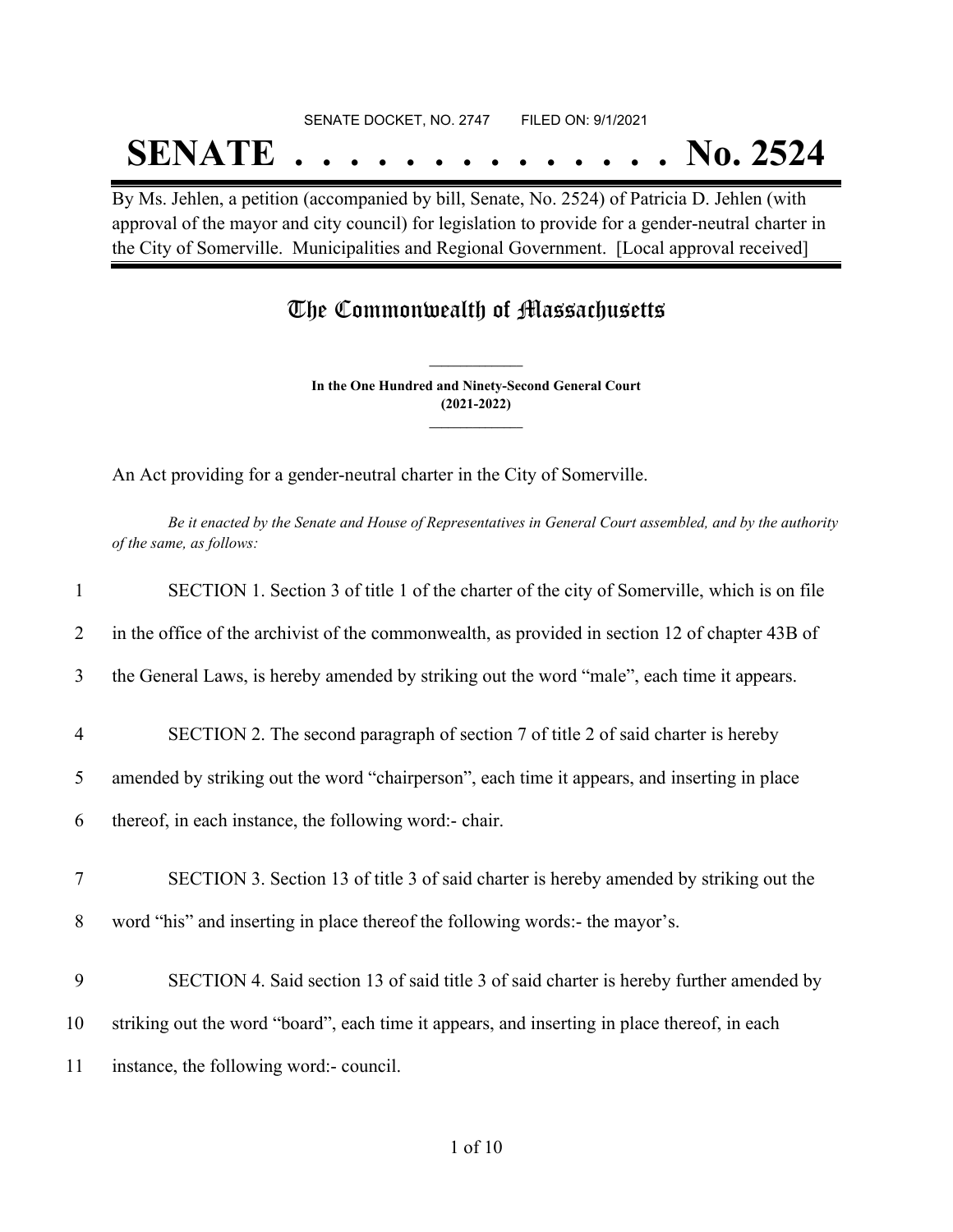SECTION 5. Section 16 of said title 3 of said charter is hereby amended by striking out the words "If he approves thereof, he shall signify his approval by signing the same; but if not he shall return the same with his objections to the city council" and inserting in place thereof the following words:- If the mayor approves thereof, mayor shall signify approval by signing the same; but if not the mayor shall return the same with all objections to the city council.

 SECTION 6. Said section 16 of said title 3 of said charter is hereby further amended by striking out the words "He may except from his approval of any ordinance, order, resolution or vote which he has the power to veto" and inserting in place thereof the following words:- The mayor may except from the approval of any ordinance, order, resolution or vote which the mayor has the power to veto.

 SECTION 7. Clause (b) of section 17 of said title 3 of said charter is hereby amended by striking out the word "aldermen" and inserting in place thereof the following words:- City Council.

 SECTION 8. Title 4 of said charter is hereby amended by striking out section 20 and inserting in place thereof the following section:-

 The executive powers of the city shall be vested solely in the mayor and may be exercised either personally or through the several officers and boards in their respective departments under the mayor's general supervision and control. In the case of a vacancy in any office to which appointment is made by the mayor, the mayor may personally perform the duties thereof but shall not be entitled to receive any salary or pay attached thereto. The mayor shall hold office for the 2 municipal years beginning with the first Monday in January following the mayor's election, unless sooner removed, and until a successor is elected and qualified; provided,

of 10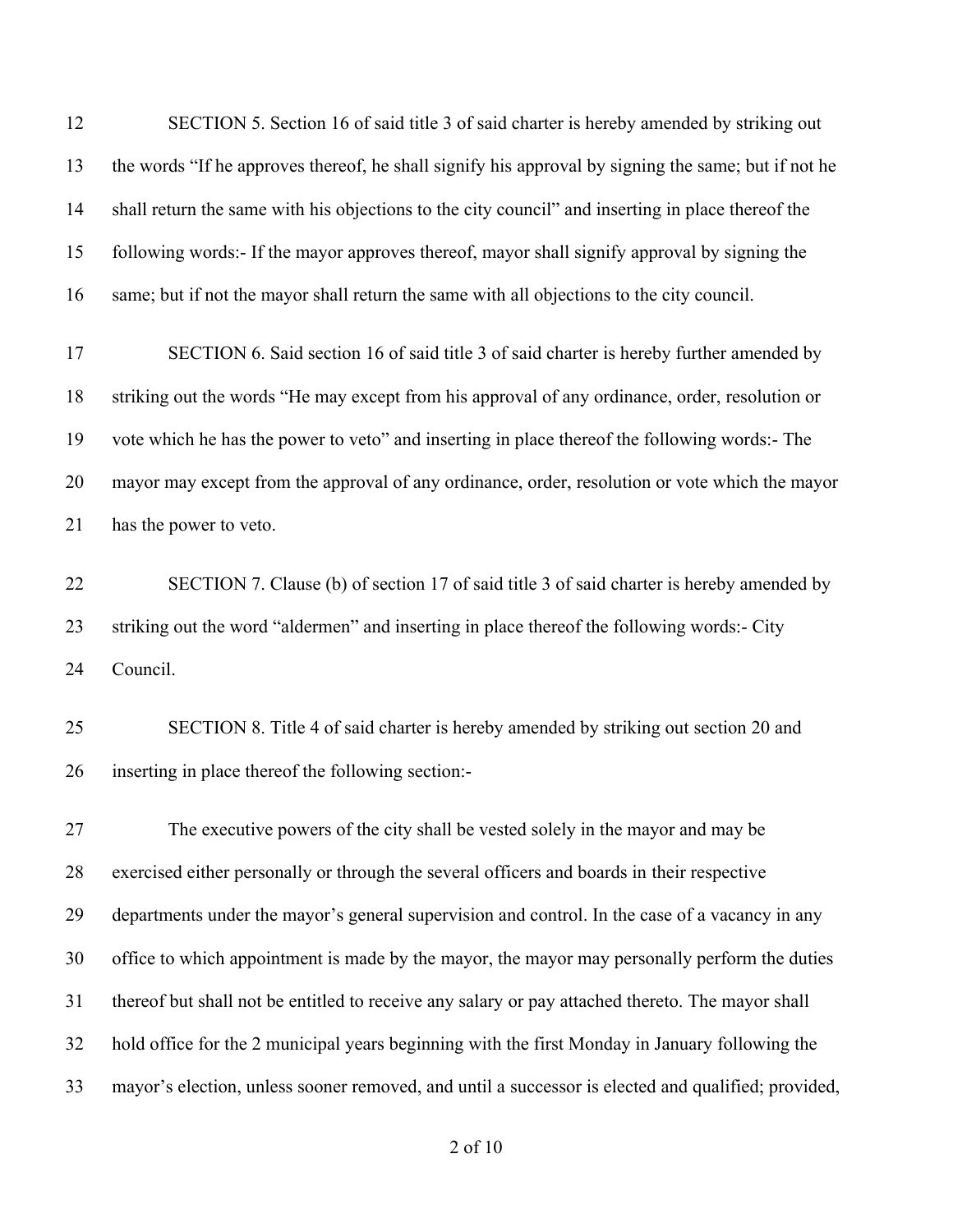however, that if elected to fill an existing vacancy, the newly elected mayor shall hold office only for the remainder of the unexpired term.

 SECTION 9. Section 23 of said title 4 of said charter is hereby amended by striking out the first sentence and inserting in place thereof the following sentence:- The mayor may, in writing, suspend any executive officer and shall immediately report that action and the reason therefor to the city council.

 SECTION 10. Section 24 of said title 4 of said charter is hereby amended by striking out the word "his" and inserting in place thereof the following words:- the mayor's.

 SECTION 11. Said section 24 of said title 4 of said charter is hereby further amended by striking out the word "He", the first time it appears, and inserting in place thereof the following words:- The mayor.

 SECTION 12. Said section 24 of said title 4 of said charter is hereby further amended by striking out the word "he", the second time it appears, and inserting in place thereof the following words:- the mayor.

 SECTION 13. Section 25 of said title 4 of said charter is hereby amended by striking out the words "The mayor shall cause the laws, ordinances and orders for the government of the city to be enforced, and shall cause a record of all his official acts to be kept, and for that purpose and to aid him in his official duties he may appoint a secretary and define his duties" and inserting in place thereof the following words:- The mayor shall cause the laws, ordinances and orders for the government of the city to be enforced and shall cause a record of all the mayor's official acts to be kept and, for that purpose and to aid in accomplishing the official duties, the mayor may appoint a secretary and define the secretary's duties.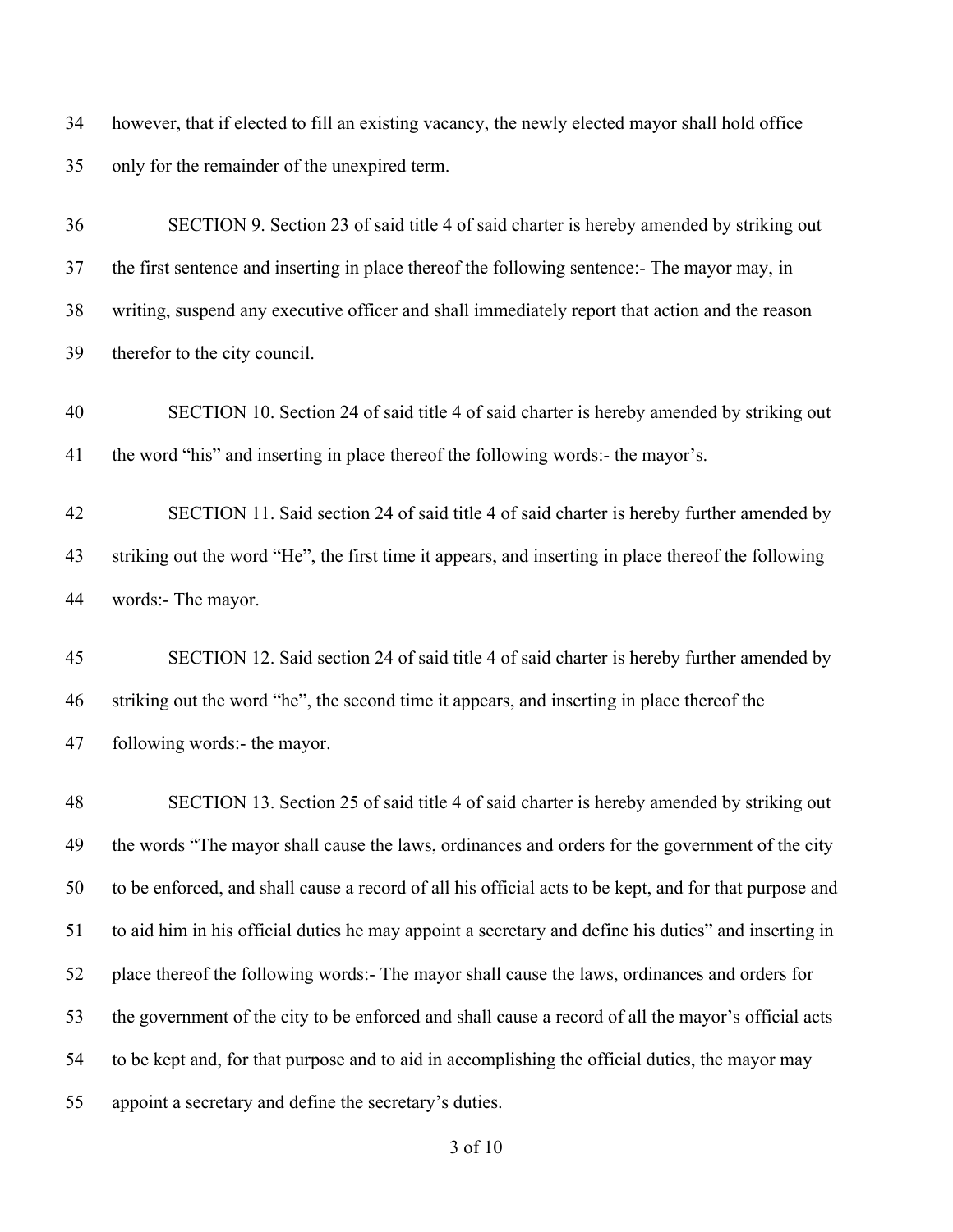| 56 | SECTION 14. Section 28 of title 5 of said charter is hereby amended by striking out the              |
|----|------------------------------------------------------------------------------------------------------|
| 57 | word "chairman" and inserting in place thereof the following word:- chair.                           |
| 58 | SECTION 15. Said section 28 of said title 5 of said charter is hereby further amended by             |
| 59 | striking out the word "committeeman", each time it appears, and inserting in place thereof, in       |
| 60 | each instance, the following words:- committee member.                                               |
| 61 | SECTION 16. Section 29 of said title 5 of said charter is hereby amended by striking out             |
| 62 | the word "chairman", each time it appears, and inserting in place thereof, in each instance, the     |
| 63 | following word:- chair.                                                                              |
| 64 | SECTION 17. Section 31 of title 6 of said charter is hereby amended by striking out the              |
| 65 | word "He", the first and second time it appears, and inserting in place thereof, in each instance,   |
| 66 | the following words:- The city clerk.                                                                |
| 67 | SECTION 18. Said section 31 of said title 6 of said charter is hereby further amended by             |
| 68 | striking out the word "he", the third time it appears.                                               |
| 69 | SECTION 19. Said section 31 of said title 6 of said charter is hereby further amended by             |
| 70 | striking out the word "his", each time it appears, and inserting in place thereof, in each instance, |
| 71 | the following words:- the city clerk's.                                                              |
| 72 | SECTION 20. Section 32 of said title 6 of said charter is hereby amended by striking out             |
| 73 | the word "He", the first time it appears, and inserting in place thereof the following words:- The   |
| 74 | city treasurer and collector of taxes.                                                               |
|    |                                                                                                      |

of 10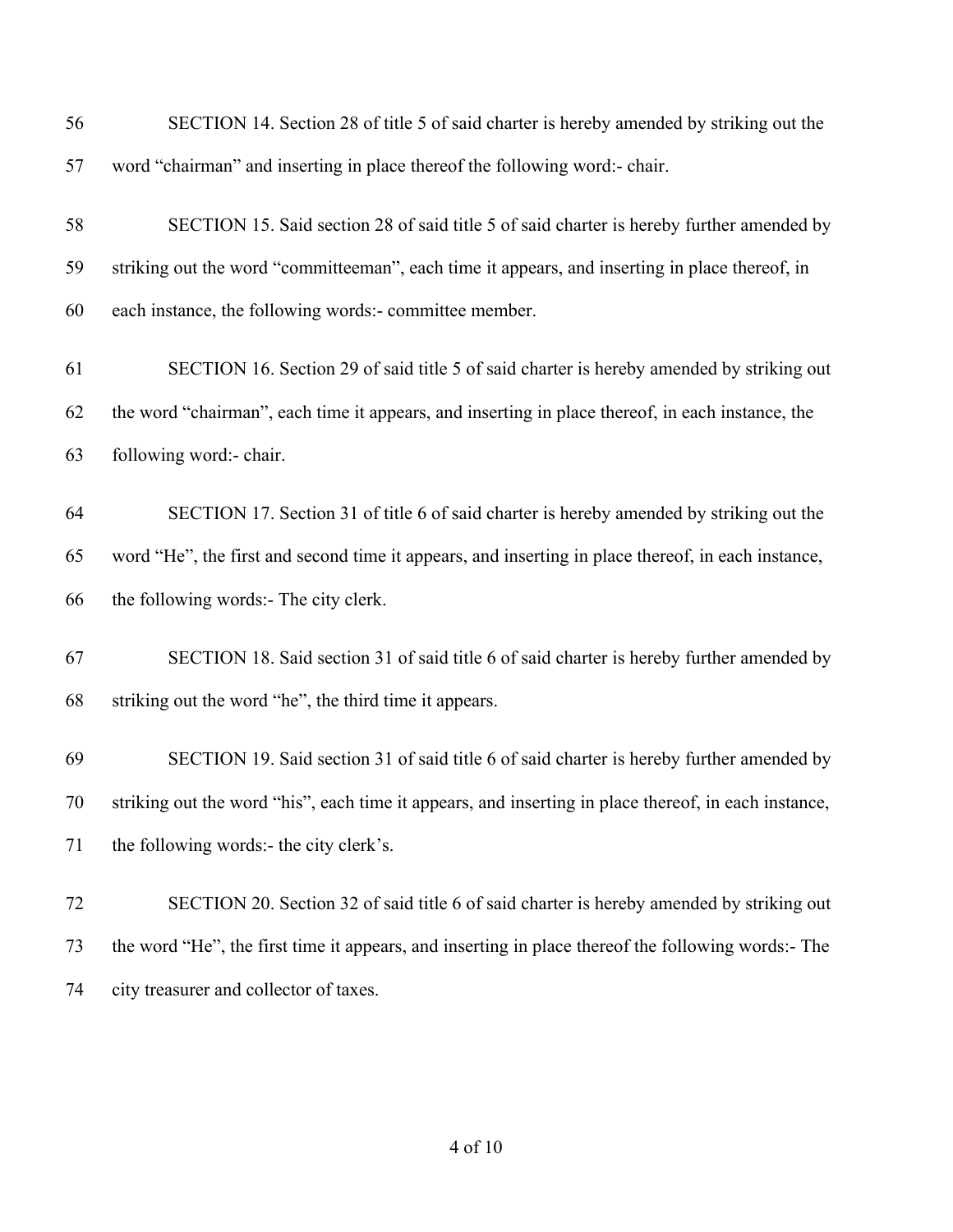| 75 | SECTION 21. Said section 32 of said title 6 of said charter is hereby further amended by          |
|----|---------------------------------------------------------------------------------------------------|
| 76 | striking out the words "prescribe; he shall" and inserting in place thereof the following words:- |
| 77 | prescribe and shall.                                                                              |
| 78 | SECTION 22. Subsection (a) of section 36 of said title 6 of said charter is hereby                |
| 79 | amended by striking out second paragraph and inserting in place thereof the following             |
| 80 | paragraph:-                                                                                       |
| 81 | The chair of the board of assessors shall serve full-time and shall be nominated as chair         |
| 82 | by the mayor at the time of their appointment. The chair of the board shall also serve as the     |
| 83 | department head in the administration of the department.                                          |
| 84 | SECTION 23. The second paragraph of subsection (b) of said section 36 of said title 6 of          |
| 85 | said charter is hereby amended by striking out the word "chairman" and inserting in place         |
| 86 | thereof the following word:- chair.                                                               |
| 87 | SECTION 24. Subsection (g) of said section 36 of said title 6 of said charter is hereby           |
| 88 | amended by striking out the word "chairman" and inserting in place thereof the following word:-   |
| 89 | chair.                                                                                            |
| 90 | SECTION 25. Said subsection (g) of said section 36 of said title 6 of said charter is             |
| 91 | hereby further amended by striking out the word "his" and inserting in place thereof the          |
| 92 | following word:- their.                                                                           |
| 93 | SECTION 26. Clause (1) of the last paragraph of said section 36 of said title 6 of said           |
| 94 | charter is hereby amended by striking out the word "chairman" and inserting in place thereof the  |
| 95 | following word:- chair.                                                                           |
|    |                                                                                                   |

### of 10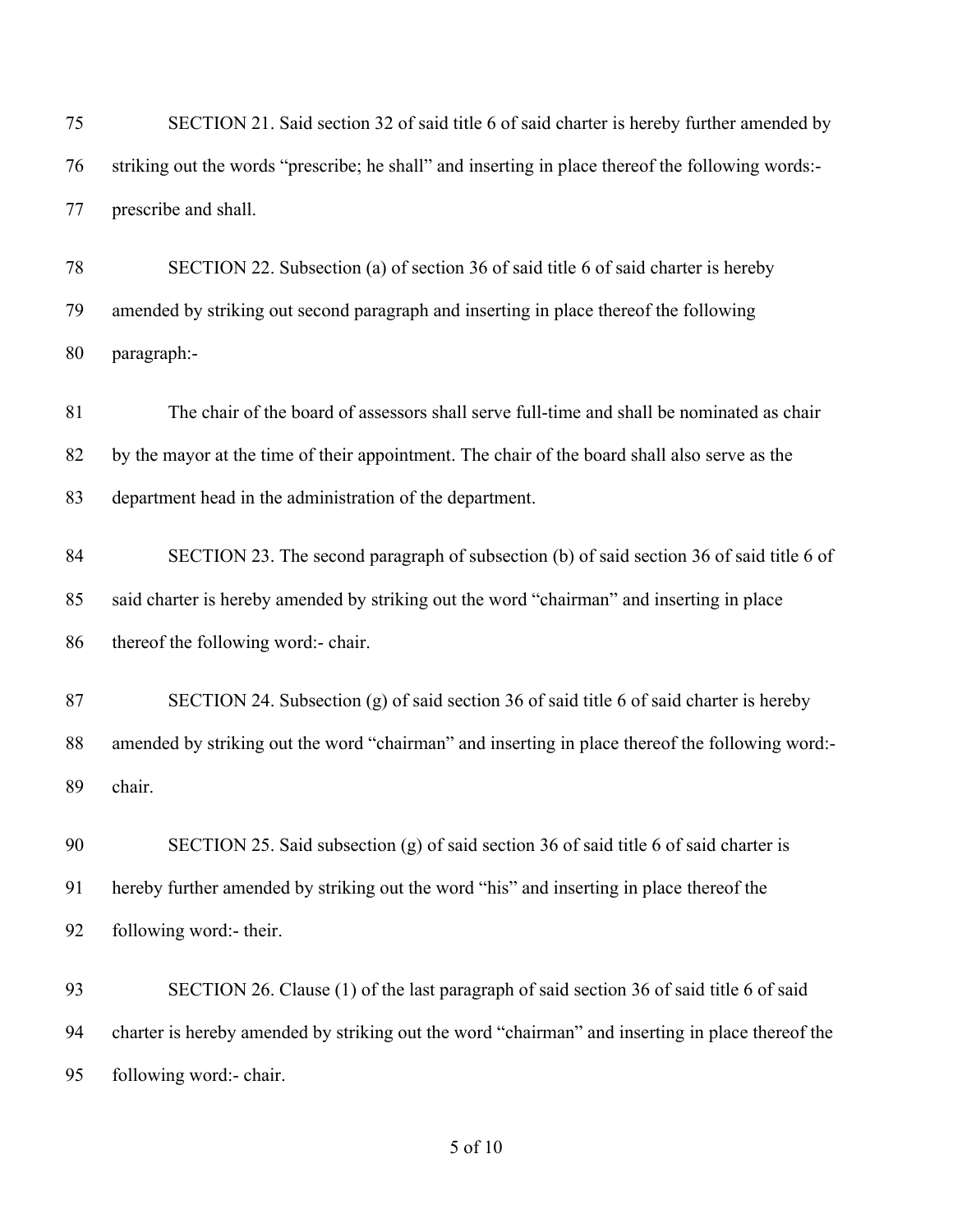| 96 | SECTION 27. Section 40A of said title 6 of said charter is hereby amended by striking |  |
|----|---------------------------------------------------------------------------------------|--|
| 97 | out the word "he", each time it appears.                                              |  |

| 98  | SECTION 28. Section 40B of said title 6 of said charter is hereby amended by striking       |
|-----|---------------------------------------------------------------------------------------------|
| 99  | out the word "his" and inserting in place thereof the following words:- the mayor's.        |
| 100 | SECTION 29. Section 42 of said title 6 of said charter is hereby amended by striking out    |
| 101 | the word "him" and inserting in place thereof the following words:- said commissioner.      |
| 102 | SECTION 30. Section 46 of title 7 of said charter is hereby amended by striking out the     |
| 103 | word "his" and inserting in place thereof the following words:- the mayor's.                |
| 104 | SECTION 31. Section 47 of said title 7 of said charter is hereby amended by striking out    |
| 105 | the word "chairman" and inserting in place thereof the following word:- chair.              |
| 106 | SECTION 32. Said section 47 of said title 7 of said charter is hereby further amended by    |
| 107 | striking out the word "his" and inserting in place thereof the following word:- their.      |
| 108 | SECTION 33. Section 50 of said title 7 of said charter is hereby amended by striking out    |
| 109 | the word "his", each time it appears, and inserting in place thereof, in each instance, the |
| 110 | following word:- their.                                                                     |
| 111 | SECTION 34. Said section 50 of said title 7 of said charter is hereby further amended by    |
| 112 | striking out the word "him" and inserting in place thereof the following word:- the person. |
| 113 | SECTION 35. Section 54 of said title 7 of said charter is hereby amended by striking out    |
| 114 | the word "male".                                                                            |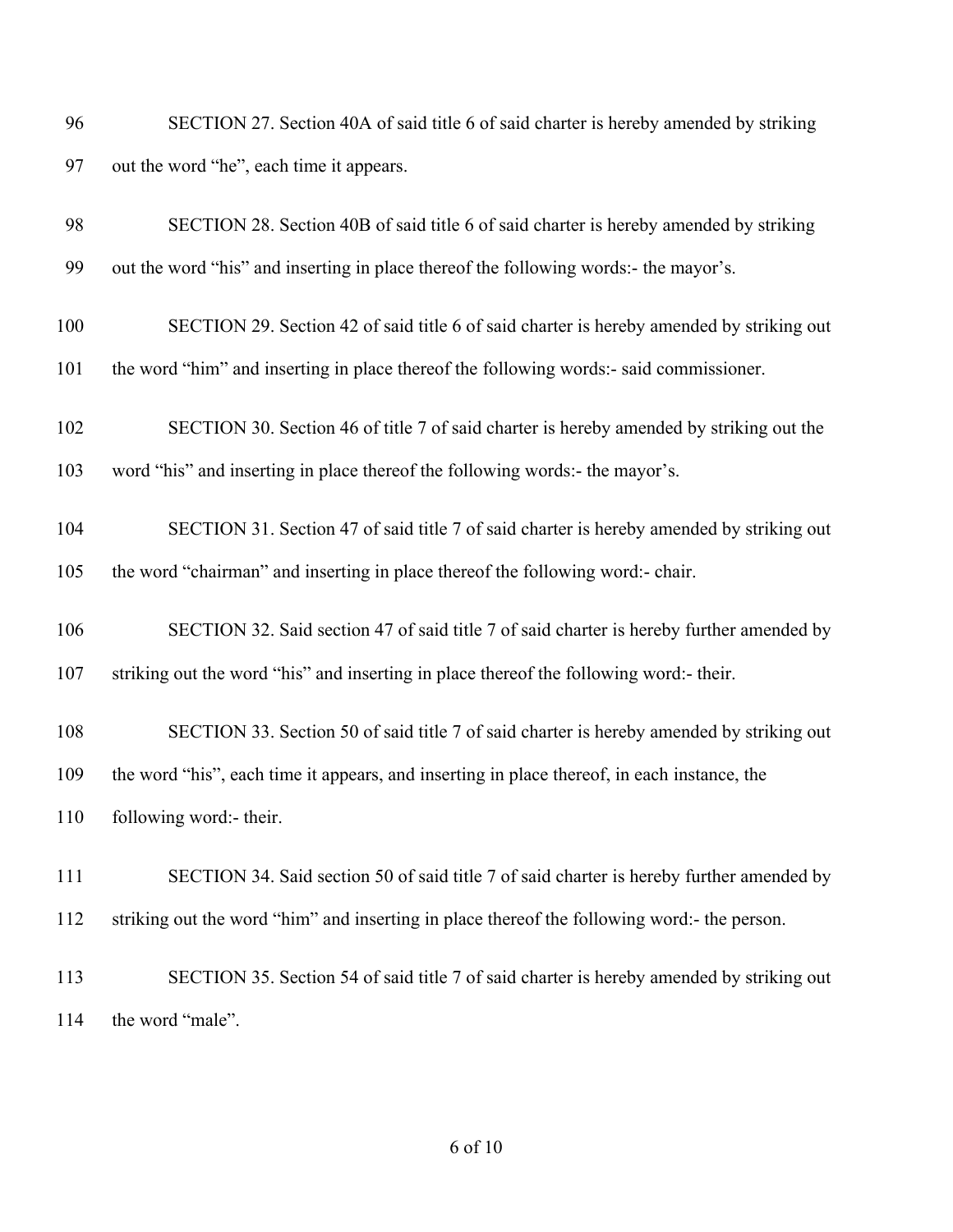| 115 | SECTION 36. Section 1 of article II of the charter appendix of the city of Somerville,             |
|-----|----------------------------------------------------------------------------------------------------|
| 116 | which is on file in the office of the archivist of the commonwealth, as provided in section 12 of  |
| 117 | chapter 43B of the General Laws, is hereby amended by striking out the word "his" and inserting    |
| 118 | in place thereof the following words:- that member's.                                              |
| 119 | SECTION 37. Section 4 of article IV of said charter appendix is hereby amended by                  |
| 120 | striking out the word "chairman", each time it appears, and inserting in place thereof, in each    |
| 121 | instance, the following word:- chair.                                                              |
| 122 | SECTION 38. Section 7 of said article IV of said charter appendix is hereby amended by             |
| 123 | striking out the words "shall be entered his residence on the preceding first day of January or on |
| 124 | any subsequent day when he became a resident of said city" and inserting in place thereof the      |
| 125 | following words:- shall be entered their residence on the preceding first day of January or on any |
| 126 | subsequent day when the voter became a resident of said city.                                      |
| 127 | SECTION 39. Said section 7 of said article IV of said charter appendix is hereby further           |
| 128 | amended by striking out the words "the place at which he was listed by said board" and inserting   |
| 129 | in place thereof the following words:- the place at which each person was listed by said board.    |
| 130 | SECTION 40. Said section 7 of said article IV of said charter appendix is hereby further           |
| 131 | amended by striking out the words "and shall have appeared and satisfied them of his right to      |
| 132 | have his name so entered" and inserting in place thereof the following words:- and shall have      |
| 133 | appeared and satisfied them of the person's right to have their name so entered.                   |
| 134 | SECTION 41. Section 7 of article IV of said charter appendix is hereby further amended             |
| 135 | by striking out the words "They shall forthwith enter in the annual register" and inserting in     |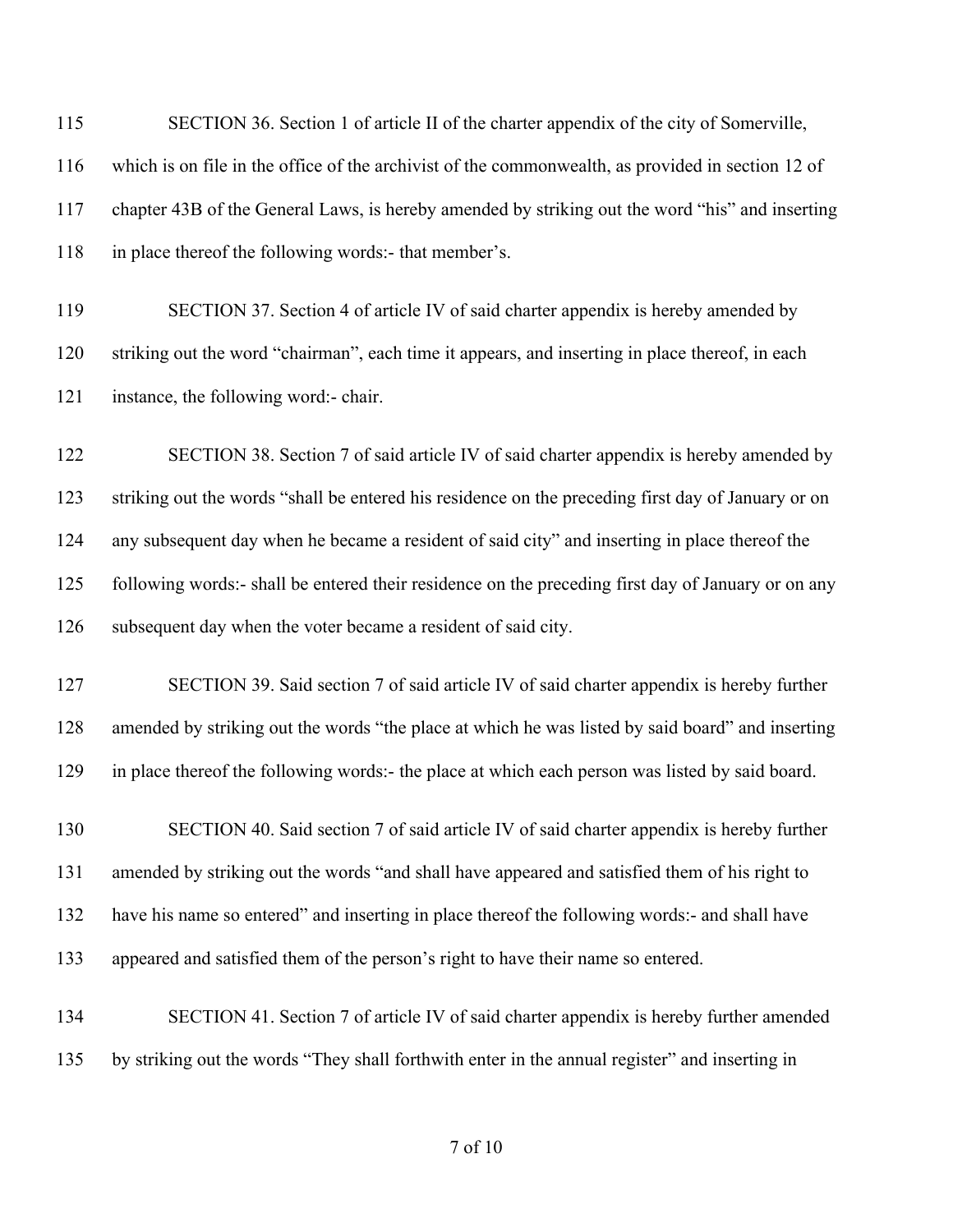place thereof the following words:- The board of election commissioners shall forthwith enter in the annual register.

 SECTION 42. Said section 7 of said article IV of said charter appendix is hereby further amended by striking out the words "his name has not been so entered" and inserting in place 140 thereof the following words:- their name has not been so entered.

 SECTION 43. Section 3 of article VI of said charter appendix is hereby amended by striking out the word "his", each time it appears and inserting in place thereof, in each instance the following word:- their.

 SECTION 44. Said section 3 of said article VI of said charter appendix is hereby further 145 amended by striking out the word "he", the first time it appears, and inserting in place thereof the following words:- such person.

 SECTION 45. Said section 3 of said article VI of said charter appendix is hereby further amended by striking out the words "he is", the second and third time they appear, and inserting 149 in place thereof, in each instance, the following words:- they are.

 SECTION 46. Section 5 of said article VI of said charter appendix is hereby amended by striking out the words "(name of candidate) as a".

 SECTION 47. Said section 5 of said article VI of said charter appendix is hereby further amended by striking out the word "him" and inserting in place thereof the following:- said candidate.

 SECTION 48. Section 8 of said article VI of said charter appendix is hereby amended by striking out the word "chairman" and inserting in place thereof the following word:- chair.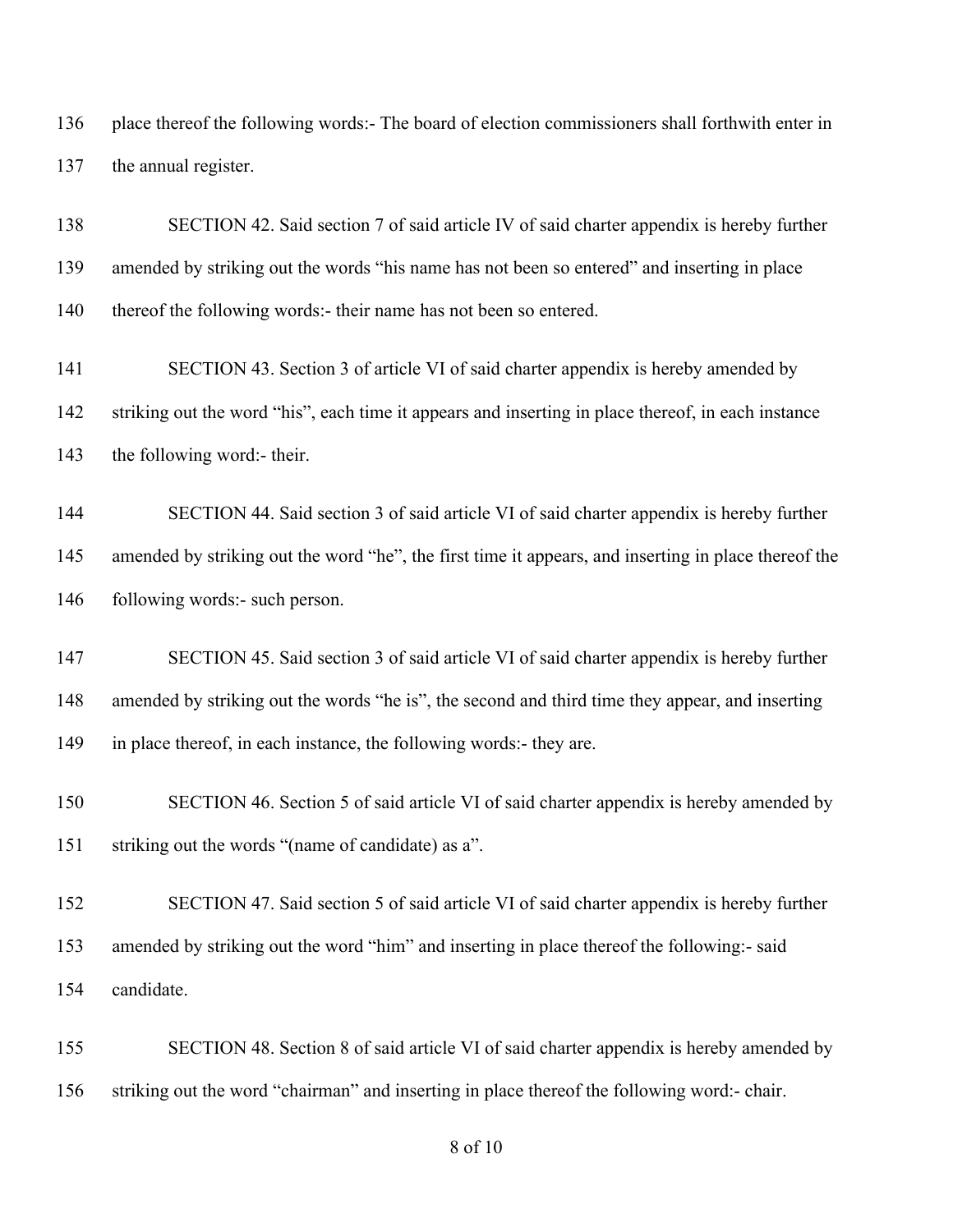SECTION 49. Said section 8 of said article VI of said charter appendix is hereby further amended by striking out the words "he desires" and inserting in place thereof the following words:- they desire.

 SECTION 50. Section 9 of said article VI of said charter appendix is hereby amended by striking out the word "he" and inserting in place thereof the following words:- any candidate.

 SECTION 51. Said section 9 of said article VI of said charter appendix is hereby further amended by striking out the word "his" and inserting in place thereof the following words:- any candidate's.

 SECTION 52. Section 11 of said article VI of said charter appendix is hereby amended by striking out the word "his" and inserting in place thereof the following words:- the board's.

 SECTION 53. Section 13 of said article VI of said charter appendix is hereby amended by striking out the word "his" and inserting in place thereof the following word:- their.

 SECTION 54. Section 1 of article VII of said charter appendix is hereby amended by striking out the word "his", each time it appears, and inserting in place thereof, in each instance, the following word:- their.

 SECTION 55. Said section 1 of said article VII of said charter appendix is hereby further amended by striking out the word "chairman" and inserting in place thereof the following word:- chair.

175 SECTION 56. Section 2 of said article VII of said charter appendix is hereby amended by striking out the word "chairman" and inserting in place thereof the following word:- chair.